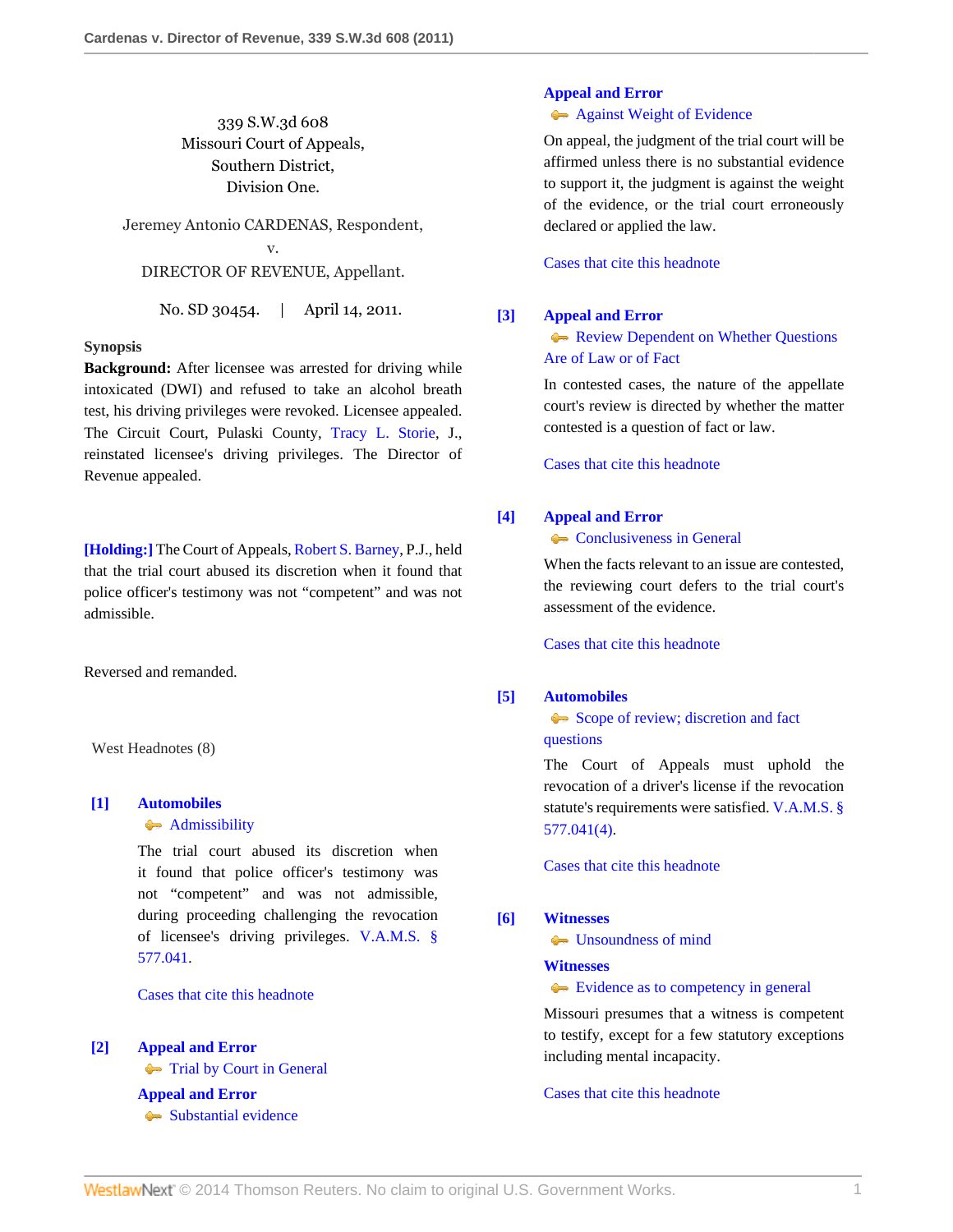# <span id="page-1-0"></span>**[\[7\]](#page-2-6) [Witnesses](http://www.westlaw.com/Browse/Home/KeyNumber/410/View.html?docGuid=I75e1877569b011e0b63e897ab6fa6920&originationContext=document&vr=3.0&rs=cblt1.0&transitionType=DocumentItem&contextData=(sc.Search))**

[Degree of mental capacity in general](http://www.westlaw.com/Browse/Home/KeyNumber/410k39/View.html?docGuid=I75e1877569b011e0b63e897ab6fa6920&originationContext=document&vr=3.0&rs=cblt1.0&transitionType=DocumentItem&contextData=(sc.Search))

### **[Witnesses](http://www.westlaw.com/Browse/Home/KeyNumber/410/View.html?docGuid=I75e1877569b011e0b63e897ab6fa6920&originationContext=document&vr=3.0&rs=cblt1.0&transitionType=DocumentItem&contextData=(sc.Search))**

# **Cobligation of Oath**

A witness is competent to testify if the witness shows (1) a present understanding of, or the ability to understand upon instruction, the obligation to speak the truth; (2) the capacity to observe the occurrence about which testimony is sought; (3) the capacity to remember the occurrence about which testimony is sought; and (4) the capacity to translate the occurrence into words.

# [Cases that cite this headnote](http://www.westlaw.com/Link/RelatedInformation/DocHeadnoteLink?docGuid=I75e1877569b011e0b63e897ab6fa6920&headnoteId=202508627400720130628082838&originationContext=document&vr=3.0&rs=cblt1.0&transitionType=CitingReferences&contextData=(sc.Search))

### <span id="page-1-1"></span>**[\[8\]](#page-2-7) [Automobiles](http://www.westlaw.com/Browse/Home/KeyNumber/48A/View.html?docGuid=I75e1877569b011e0b63e897ab6fa6920&originationContext=document&vr=3.0&rs=cblt1.0&transitionType=DocumentItem&contextData=(sc.Search))**

# [Admissibility](http://www.westlaw.com/Browse/Home/KeyNumber/48Ak144.2(9.7)/View.html?docGuid=I75e1877569b011e0b63e897ab6fa6920&originationContext=document&vr=3.0&rs=cblt1.0&transitionType=DocumentItem&contextData=(sc.Search))

The trial court abused its discretion when it found the records submitted by the Director of Revenue were not admissible, during proceeding challenging the revocation of licensee's driving privileges.

[Cases that cite this headnote](http://www.westlaw.com/Link/RelatedInformation/DocHeadnoteLink?docGuid=I75e1877569b011e0b63e897ab6fa6920&headnoteId=202508627400820130628082838&originationContext=document&vr=3.0&rs=cblt1.0&transitionType=CitingReferences&contextData=(sc.Search))

# **Attorneys and Law Firms**

**\*608** [Chris Koster](http://www.westlaw.com/Link/Document/FullText?findType=h&pubNum=176284&cite=0369913201&originatingDoc=I75e1877569b011e0b63e897ab6fa6920&refType=RQ&originationContext=document&vr=3.0&rs=cblt1.0&transitionType=DocumentItem&contextData=(sc.Search)), Atty. Gen., and Jonathan H. Hale, Asst. Atty. Gen., Jefferson City, MO, for Appellant.

No brief filed for Respondent.

## **Opinion**

[ROBERT S. BARNEY,](http://www.westlaw.com/Link/Document/FullText?findType=h&pubNum=176284&cite=0188772501&originatingDoc=I75e1877569b011e0b63e897ab6fa6920&refType=RQ&originationContext=document&vr=3.0&rs=cblt1.0&transitionType=DocumentItem&contextData=(sc.Search)) Presiding Judge.

<span id="page-1-3"></span><span id="page-1-2"></span>This appeal involves the judicial review of the revocation of Jeremey Antonio **\*609** Cardenas's ("Driver") driving privileges by the Director of Revenue ("the Director") pursuant to [section 577.041](http://www.westlaw.com/Link/Document/FullText?findType=L&pubNum=1000229&cite=MOST577.041&originatingDoc=I75e1877569b011e0b63e897ab6fa6920&refType=LQ&originationContext=document&vr=3.0&rs=cblt1.0&transitionType=DocumentItem&contextData=(sc.Search)) for refusing to submit to a breath analysis test.<sup>[1](#page-3-0)</sup> Subsequent to Driver's filing of his petition for review and following a hearing, the trial court ordered reinstatement of Driver's driving privileges and the Director appealed. [2](#page-3-1)

At the hearing held on September 3, 2009, Officer Jennifer Hicks ("Officer Hicks"), a police officer with the police department of St. Robert, Missouri, testified that at approximately 12:30 a.m. on May 31, 2009, she was dispatched to the McDonald's restaurant parking lot in reference to an automobile accident that "had just occurred." She related that upon arrival she "observed two vehicles ... a silver pickup and a passenger car" and "there were two subjects standing behind the passenger car." Officer Hicks recounted that both subjects indicated they did not have insurance and Driver indicated he had been driving the silver pickup. When asked what had happened, Driver told Officer Hicks that he "was pulling in [the parking lot]. [He] bumped [the other vehicle]. That's it." As she was talking with Driver she "could tell that his eyes were very watery, very strong odor of intoxicants coming from his breath. His speech was slurred, and he was swaying as he was standing there." After observing there was no damage to either vehicle, Officer Hicks requested Driver take a seat in her patrol car so "that [she] could talk to him more, because [she] did suspect that he may be impaired." Once in the vehicle she performed the "Alphabet Test and the Count–Down Test. [She] asked him to get out of the vehicle and conducted the ..." horizontal gaze nystagmus ("HGN") test during which she observed "all six points of nystagmus, as well as vertigo...." She explained that the "points" observed during the test indicated "there [wa]s an amount of depressant or inhalant or a dissociative [substance], which, alcohol is categorized as a depressant" in Driver's system. She also "attempted to [conduct] the Walk–and–Turn Test, but it was stopped. And [she] did not do the One Leg Stand Test." When Officer Hicks asked Driver if he had been drinking, Driver indicated that he "had four or five beers" although he did not give her a timetable for his consumption of those beers. After her observations were concluded, Officer Hicks "believed [Driver] was impaired by alcohol ... to such a degree that he was not able to operate a vehicle;" she informed Driver that he was under arrest for driving while intoxicated; she handcuffed Driver; and transported him to the police station. Officer Hicks stated that "[a]t 54 minutes after midnight ..." she read Driver the implied consent form  $3$  at which time Driver indicated he "wanted to talk to an attorney. So [Officer **\*610** Hicks] gave him a cell phone and a phone

[a]t 1:17, so that's 22 minutes later, [she] read him the implied consent again. He did not appear to have been paying attention. He was just looking down at the floor, and [she] read the implied consent again. After each of the

<span id="page-1-4"></span>book." Then,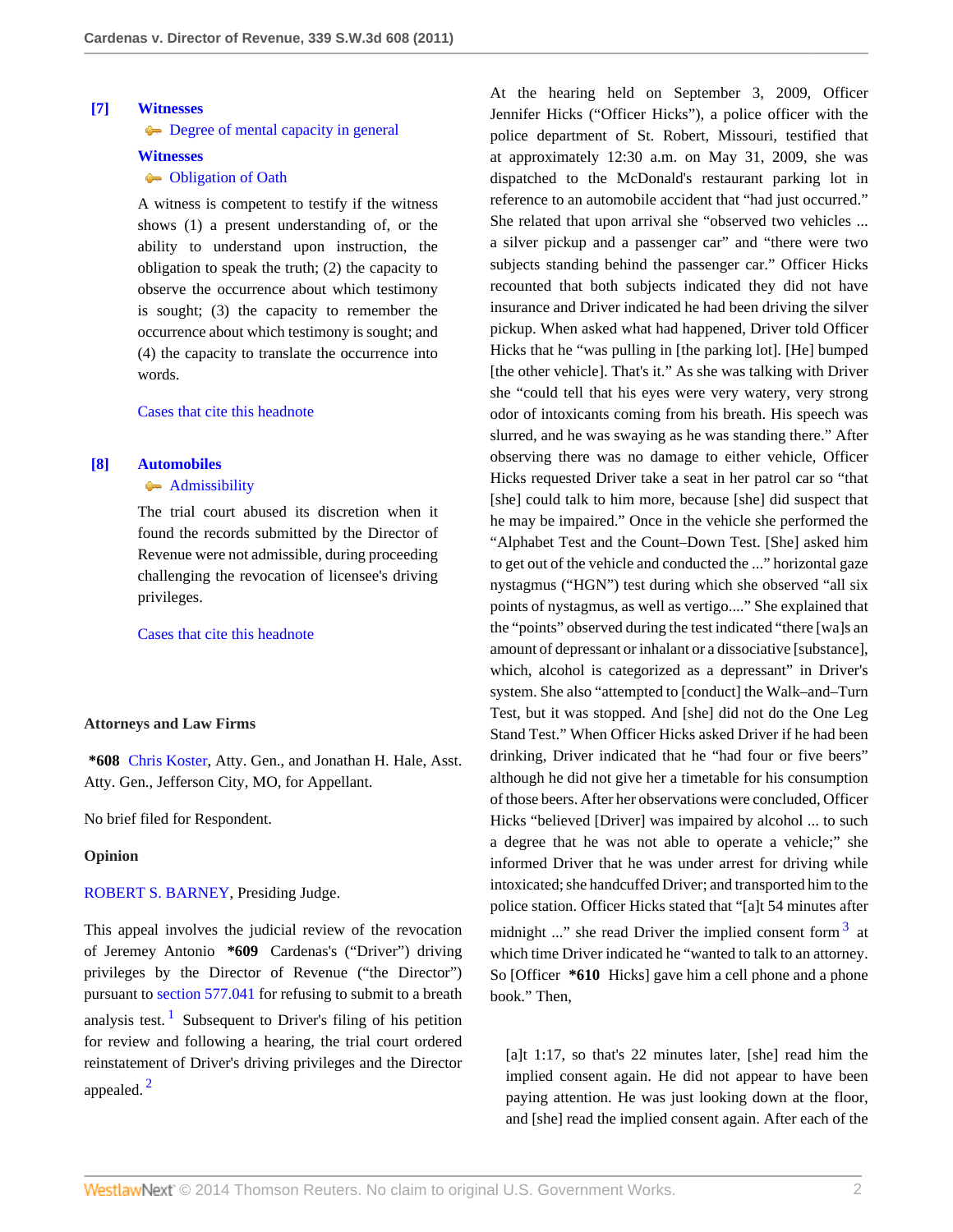parts of the implied consent, [she] asked if he understood. Each time he said he did. After [she] finished, [she] asked if he would take a breath test, and he said no.

While Driver's attorney engaged in cross-examination of Officer Hicks and objected to the receipt into evidence of the Director's proposed "Exhibit 1," he did not offer any evidence at the hearing.

The trial court's judgment, in pertinent part, reads as follows:

[u]pon the evidence offered ... adjudged and adduced, the [trial] court finds [the Director] failed to show by *competent* and *admissible* evidence the time of the accident, the elapsed time between [the] accident and [Officer Hicks's] encounter with [Driver], whether or not [Driver] consumed alcohol after the accident and whether or not [Officer Hicks] had reasonable grounds to believe [Driver] was driving a motor vehicle while in an intoxicated condition. (Emphasis supplied).

Accordingly, the trial court reinstated Driver's driving privileges. This appeal by the Director followed.

<span id="page-2-0"></span>**[\[1\]](#page-0-0)** In her sole point relied on, the Director asserts the trial court erred in reinstating Driver's driving privileges "because it erroneously declared and applied the law, in that the Director's evidence ..." presented through the testimony of Officer Hicks and the Director's certified records "was competent, admissible, and sufficient to show that [Officer Hicks] had reasonable grounds to believe [Driver] was driving while intoxicated."<sup>[4](#page-3-3)</sup>

<span id="page-2-8"></span><span id="page-2-3"></span><span id="page-2-2"></span><span id="page-2-1"></span>**\*611 [\[2\]](#page-0-1) [\[3\]](#page-0-2) [\[4\]](#page-0-3)** On appeal, the judgment of the trial court will be affirmed unless there is no substantial evidence to support it, the judgment is against the weight of the evidence, or the trial court erroneously declared or applied the law. *White*,  $321$  S.W.3d at  $307-08$ .<sup>[5](#page-4-0)</sup> In contested cases, such as the present matter, "the nature of the appellate court's review is directed by whether the matter contested is a question of fact or law."<sup>[6](#page-4-1)</sup> *[Id.](http://www.westlaw.com/Link/Document/FullText?findType=Y&serNum=2022811102&originationContext=document&vr=3.0&rs=cblt1.0&transitionType=DocumentItem&contextData=(sc.Search))* "When the facts relevant to an issue are contested, the reviewing court defers to the trial court's assessment of the evidence." *Id.* [at 308.](http://www.westlaw.com/Link/Document/FullText?findType=Y&serNum=2022811102&originationContext=document&vr=3.0&rs=cblt1.0&transitionType=DocumentItem&contextData=(sc.Search))

<span id="page-2-10"></span><span id="page-2-4"></span>**[\[5\]](#page-0-4)** "This Court must uphold the revocation of [a] driver's license if the revocation statute's requirements under section

<span id="page-2-11"></span>577.041.4 were satisfied." *[Ross v. Dir. of Revenue,](http://www.westlaw.com/Link/Document/FullText?findType=Y&serNum=2021323372&pubNum=4644&fi=co_pp_sp_4644_735&originationContext=document&vr=3.0&rs=cblt1.0&transitionType=DocumentItem&contextData=(sc.Search)#co_pp_sp_4644_735)* 311 [S.W.3d 732, 735 \(Mo. banc 2010\)](http://www.westlaw.com/Link/Document/FullText?findType=Y&serNum=2021323372&pubNum=4644&fi=co_pp_sp_4644_735&originationContext=document&vr=3.0&rs=cblt1.0&transitionType=DocumentItem&contextData=(sc.Search)#co_pp_sp_4644_735). [Section 577.041](http://www.westlaw.com/Link/Document/FullText?findType=L&pubNum=1000229&cite=MOST577.041&originatingDoc=I75e1877569b011e0b63e897ab6fa6920&refType=LQ&originationContext=document&vr=3.0&rs=cblt1.0&transitionType=DocumentItem&contextData=(sc.Search)) provides that the only three issues to be decided at a post-revocation hearing are: (1) that the person was arrested, (2) that the officer had reasonable grounds<sup>[7](#page-4-2)</sup> to believe that the person was driving while intoxicated, and (3) that the person refused to submit to the test. *See [Fick v. Dir. of Revenue,](http://www.westlaw.com/Link/Document/FullText?findType=Y&serNum=2014387174&pubNum=4644&fi=co_pp_sp_4644_690&originationContext=document&vr=3.0&rs=cblt1.0&transitionType=DocumentItem&contextData=(sc.Search)#co_pp_sp_4644_690)* 240 S.W.3d [688, 690–91 \(Mo. banc 2007\).](http://www.westlaw.com/Link/Document/FullText?findType=Y&serNum=2014387174&pubNum=4644&fi=co_pp_sp_4644_690&originationContext=document&vr=3.0&rs=cblt1.0&transitionType=DocumentItem&contextData=(sc.Search)#co_pp_sp_4644_690) "A finding that any one of these criteria has not been met requires reinstatement of driving privileges." *[Sullins v. Dir. of Revenue,](http://www.westlaw.com/Link/Document/FullText?findType=Y&serNum=1995047981&pubNum=713&fi=co_pp_sp_713_849&originationContext=document&vr=3.0&rs=cblt1.0&transitionType=DocumentItem&contextData=(sc.Search)#co_pp_sp_713_849)* 893 S.W.2d [848, 849 \(Mo.App.1995\)](http://www.westlaw.com/Link/Document/FullText?findType=Y&serNum=1995047981&pubNum=713&fi=co_pp_sp_713_849&originationContext=document&vr=3.0&rs=cblt1.0&transitionType=DocumentItem&contextData=(sc.Search)#co_pp_sp_713_849).

As already stated, the Supreme Court of Missouri, in *[White,](http://www.westlaw.com/Link/Document/FullText?findType=Y&serNum=2022811102&pubNum=4644&fi=co_pp_sp_4644_308&originationContext=document&vr=3.0&rs=cblt1.0&transitionType=DocumentItem&contextData=(sc.Search)#co_pp_sp_4644_308)* [321 S.W.3d at 308–09,](http://www.westlaw.com/Link/Document/FullText?findType=Y&serNum=2022811102&pubNum=4644&fi=co_pp_sp_4644_308&originationContext=document&vr=3.0&rs=cblt1.0&transitionType=DocumentItem&contextData=(sc.Search)#co_pp_sp_4644_308) recently clarified the standard of review in contested cases:

> [w]hen evidence is contested by disputing a fact in any manner, this Court defers to the trial court's determination of credibility. A trial court is free to disbelieve any, all, or none of that evidence. Appellate courts defer to the trial court on factual issues because it is in a better position not only to judge the credibility of witnesses and the persons directly, but also their sincerity and character and other trial intangibles which may not be completely revealed by the record. The appellate court's role is not to re-evaluate testimony through its own perspective. Rather, the appellate court confines itself to determining **\*612** whether substantial evidence exists to support the trial court's judgment, whether the judgment is against the weight of the evidence-"weight" denoting probative value and not the quantity of evidence; or whether the trial court erroneously declared or misapplied the law.

<span id="page-2-9"></span>(Internal citations and quotations omitted.)

<span id="page-2-7"></span><span id="page-2-6"></span><span id="page-2-5"></span>**[\[6\]](#page-0-5) [\[7\]](#page-1-0) [\[8\]](#page-1-1)** Here, Driver contested the factual and legal determination of reasonable grounds by cross-examining Officer Hicks at trial. "Because the [D]irector's evidence was contested, the trial court was free to accept or reject any or all of [Officer Hicks's] testimony regarding probable cause." *Id.* [at 311.](http://www.westlaw.com/Link/Document/FullText?findType=Y&serNum=2022811102&originationContext=document&vr=3.0&rs=cblt1.0&transitionType=DocumentItem&contextData=(sc.Search)) "The trial court could have believed that [Officer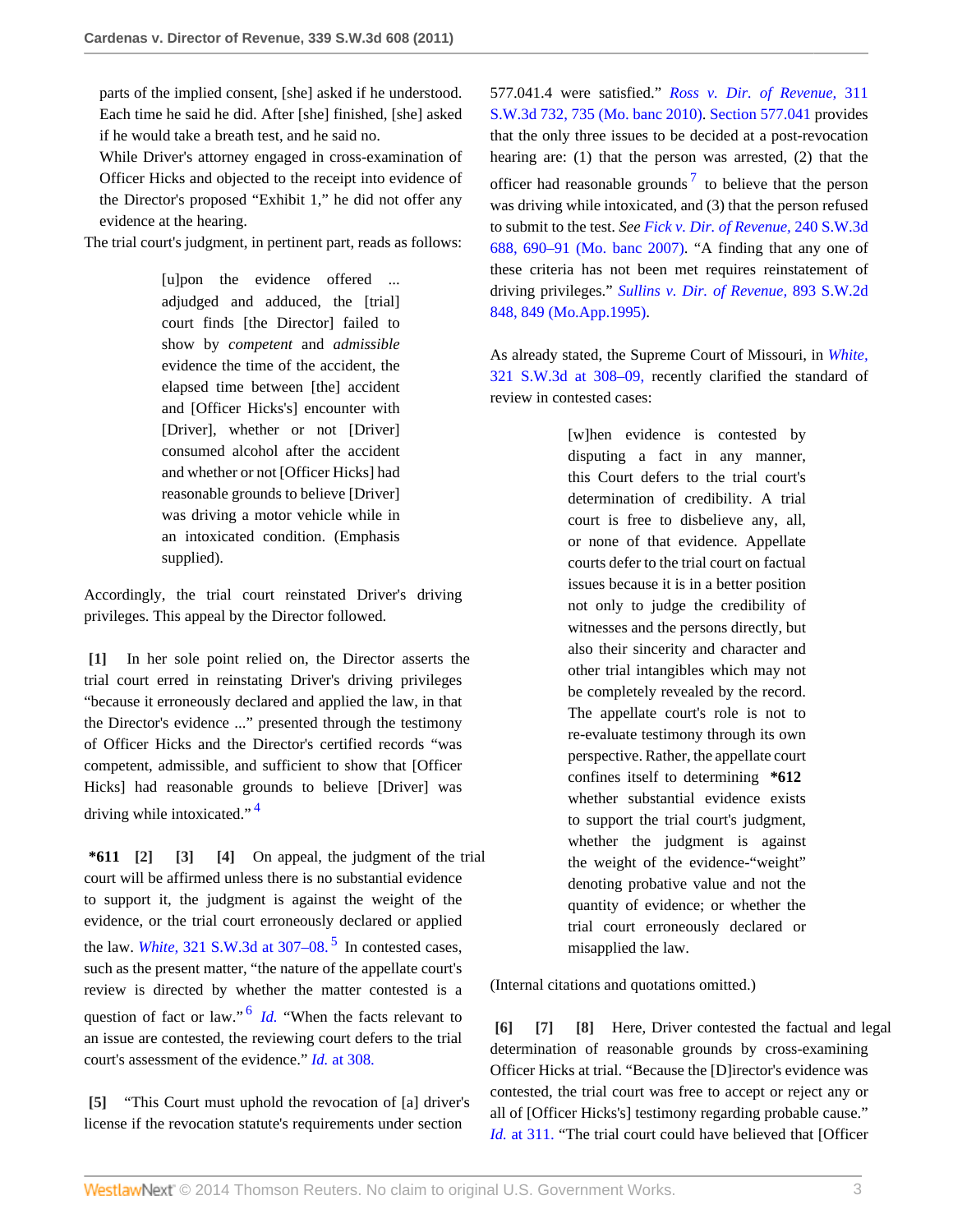Hicks] was mistaken or applied an unreasonable standard regarding the indicia of intoxication that was the basis for the probable cause determination." *[Id.](http://www.westlaw.com/Link/Document/FullText?findType=Y&serNum=2022811102&originationContext=document&vr=3.0&rs=cblt1.0&transitionType=DocumentItem&contextData=(sc.Search))* "Additionally, the trial court viewed [Officer Hicks's] demeanor when [she was] testifying, and such observations are a proper consideration in the court's assessment of the credibility of the [D]irector's evidence." *Id.* [at 312.](http://www.westlaw.com/Link/Document/FullText?findType=Y&serNum=2022811102&originationContext=document&vr=3.0&rs=cblt1.0&transitionType=DocumentItem&contextData=(sc.Search)) "In light of the standard of review, this Court defers to the trial court's view of the evidence and will not second guess the trial court on the contested facts." *[Id.](http://www.westlaw.com/Link/Document/FullText?findType=Y&serNum=2022811102&originationContext=document&vr=3.0&rs=cblt1.0&transitionType=DocumentItem&contextData=(sc.Search))* However, from our review of the judgment in this matter, instead of finding that Officer Hicks's testimony was not credible, or that she was mistaken or applied an unreasonable standard regarding the indicia of intoxication, in its judgment the trial court determined that Officer Hicks's testimony was not competent and was not admissible. Nothing in the record supports this determination. In this respect the trial court erred as a matter of law. "Missouri presumes that a witness is competent to testify, except for a few statutory exceptions including mental incapacity." *[State v. Robinson,](http://www.westlaw.com/Link/Document/FullText?findType=Y&serNum=1992102507&pubNum=713&fi=co_pp_sp_713_307&originationContext=document&vr=3.0&rs=cblt1.0&transitionType=DocumentItem&contextData=(sc.Search)#co_pp_sp_713_307)* 835 S.W.2d [303, 307 \(Mo. banc 1992\)](http://www.westlaw.com/Link/Document/FullText?findType=Y&serNum=1992102507&pubNum=713&fi=co_pp_sp_713_307&originationContext=document&vr=3.0&rs=cblt1.0&transitionType=DocumentItem&contextData=(sc.Search)#co_pp_sp_713_307).

A witness is competent to testify if the witness shows '(1) a present understanding of, or the ability to understand upon instruction, the obligation to speak the truth; (2) the capacity to observe the occurrence about which testimony is sought; (3) the capacity to remember the occurrence about which testimony is sought; and (4) the capacity to translate the occurrence into words.'

*[Id.](http://www.westlaw.com/Link/Document/FullText?findType=Y&serNum=1992102507&originationContext=document&vr=3.0&rs=cblt1.0&transitionType=DocumentItem&contextData=(sc.Search))* (quoting *State v. Feltrop,* [803 S.W.2d 1, 10 \(Mo. banc](http://www.westlaw.com/Link/Document/FullText?findType=Y&serNum=1991020969&pubNum=713&fi=co_pp_sp_713_10&originationContext=document&vr=3.0&rs=cblt1.0&transitionType=DocumentItem&contextData=(sc.Search)#co_pp_sp_713_10) [1991\)](http://www.westlaw.com/Link/Document/FullText?findType=Y&serNum=1991020969&pubNum=713&fi=co_pp_sp_713_10&originationContext=document&vr=3.0&rs=cblt1.0&transitionType=DocumentItem&contextData=(sc.Search)#co_pp_sp_713_10)). The trial court abused its discretion in finding that Officer Hicks's testimony was not "competent" and was not admissible. *See [id.](http://www.westlaw.com/Link/Document/FullText?findType=Y&serNum=1992102507&originationContext=document&vr=3.0&rs=cblt1.0&transitionType=DocumentItem&contextData=(sc.Search))* (holding that a finding of witness competency is for the discretion of the trial court and will not be reversed except for clear abuse of that discretion), as well as when it abused its discretion in inferentially determining the records submitted by the Director in its Exhibit 1 were not competent and not admissible. Point I has merit.

The judgment of the trial court is reversed and remanded for further proceedings so as to permit the trial court to consider the testimony of Officer Hicks and the records submitted in Exhibit 1 by the Director.

[LYNCH](http://www.westlaw.com/Link/Document/FullText?findType=h&pubNum=176284&cite=0132591401&originatingDoc=I75e1877569b011e0b63e897ab6fa6920&refType=RQ&originationContext=document&vr=3.0&rs=cblt1.0&transitionType=DocumentItem&contextData=(sc.Search)) and [BURRELL](http://www.westlaw.com/Link/Document/FullText?findType=h&pubNum=176284&cite=0235973401&originatingDoc=I75e1877569b011e0b63e897ab6fa6920&refType=RQ&originationContext=document&vr=3.0&rs=cblt1.0&transitionType=DocumentItem&contextData=(sc.Search)), JJ., Concur.

#### Footnotes

- <span id="page-3-0"></span>[1](#page-1-2) Unless otherwise stated, all statutory references are to RSMo Cum.Supp.2009.
- <span id="page-3-1"></span>[2](#page-1-3) Driver did not file a responsive brief in this matter. Although we do not have the benefit of his input, he was not required to do so. *West v. Dir. of Revenue,* [297 S.W.3d 648, 650 n. 2 \(Mo.App.2009\)](http://www.westlaw.com/Link/Document/FullText?findType=Y&serNum=2020435828&pubNum=4644&fi=co_pp_sp_4644_650&originationContext=document&vr=3.0&rs=cblt1.0&transitionType=DocumentItem&contextData=(sc.Search)#co_pp_sp_4644_650).
- <span id="page-3-2"></span>[3](#page-1-4) [Section 577.020.1\(1\), RSMo](http://www.westlaw.com/Link/Document/FullText?findType=L&pubNum=1000229&cite=MOST577.020&originatingDoc=I75e1877569b011e0b63e897ab6fa6920&refType=LQ&originationContext=document&vr=3.0&rs=cblt1.0&transitionType=DocumentItem&contextData=(sc.Search)) Cum.Supp.2007, provides in pertinent part that

[a]ny person who operates a motor vehicle upon the public highways of this state shall be deemed to have given consent to ... a chemical test or tests of the person's breath, blood, saliva or urine for the purpose of determining the alcohol or drug content of the person's blood ... [i]f the person is arrested for any offense arising out of acts which the arresting officer had reasonable grounds to believe were committed while the person was driving a motor vehicle while in an intoxicated or drugged condition....

<span id="page-3-3"></span>[4](#page-2-8) In the argument portion of her brief, the Director points to the evidence set out in her records. The following colloquy occurred at the hearing on the issue of the Director's submitted records:

Counsel for the Director: I will offer the Missouri Department of Revenue certified record of the—of their documents to the Court at this time, your Honor.

Counsel for Driver: What are you marking it as?

Counsel for the Director: Sorry. [The Director's] Exhibit 1.

The Court: Any objection at this point?

Counsel for Driver: Well, I object that it's not properly certified, your Honor. It constitutes hearsay and not true business records. The Court: I obviously haven't seen it. I'm not sure that it—that's one of those objections that is made based on the content, but I haven't seen the content.

Counsel for Driver: That's one of those objections often made and rarely sustained, Judge.

The Court: All right. I have to at least look at the exhibit to determine whether or not it's admissible, and I'm looking at the certification pursuant to [section] 302.312.

Counsel for Driver: Judge, if you want to [t]ake my objection with the case, that's fine.

The Court: I will [d]o so.

In reviewing the record submitted to this Court, it appears that the trial court never expressly ruled on the record as to the admissibility of the Director's Exhibit 1. There is no mention of a ruling in the transcript; there is no notation in the docket sheets;